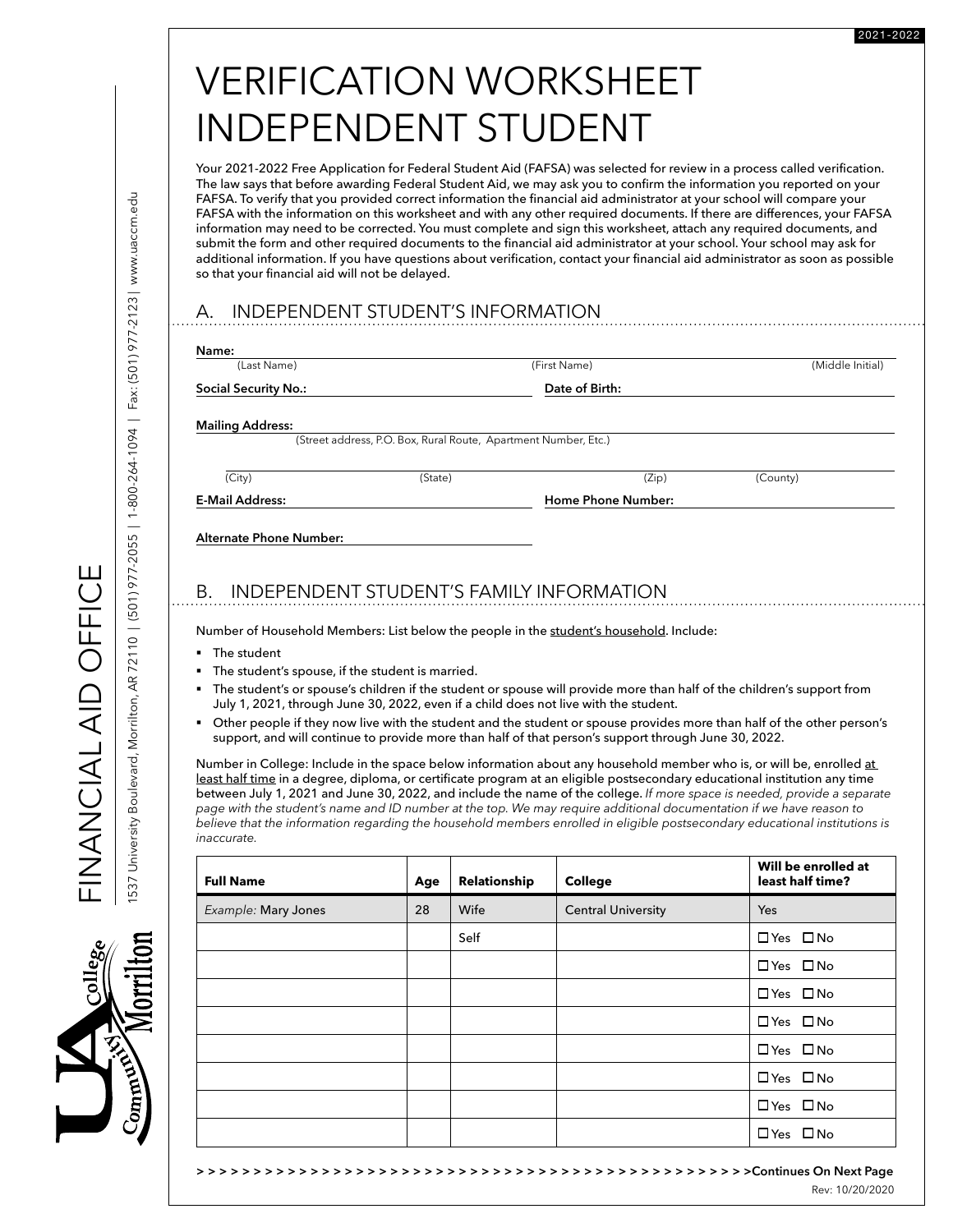## C. INDEPENDENT STUDENT'S INCOME INFORMATION TO BE VERIFIED

**Tax Return Filers—Important Note: Notify the financial aid office if the student or spouse filed separate IRS income tax returns for 2019 or had a change in marital status after December 31, 2019. If you (or your spouse, if married) file, or will file an amended 2019 IRS Tax Return, you must contact your financial aid administrator before completing this section.**

#### **INSTRUCTIONS**

Complete this section if the student and spouse filed or will file a 2019 IRS income tax return(s). The best way to verify income is by using the IRS Data Retrieval Tool (IRS DRT) that is part of FAFSA on the Web at FAFSA.gov. In most cases, no further documentation is needed to verify 2019 income information that was transferred into the student's FAFSA using the IRS DRT if that information was not changed by the FAFSA filer.

#### **CHECK THE BOX THAT APPLIES**:

- $\Box$ I, the student, have used the IRS Data Retrieval Tool in FAFSA on the Web to transfer my (and, if married, my spouse's) 2019 IRS income information into my FAFSA, either on the initial FAFSA or when making a correction to the FAFSA. *Your school will use the IRS information that was transferred in the verification process.*
- $\Box$ I, the student, have not yet used the IRS Data Retrieval Tool, but I will use the tool to transfer my (and, if married, my spouse's) 2019 IRS Income information into my FAFSA once I have filed my 2019 IRS tax return. *See instructions above for information on how to use the IRS Data Retrieval Tool. Your school cannot complete the verification process until you (and, if married) your spouse's IRS information has been transferred into your FAFSA.*
- $\Box$ I, the student, am unable or choose not to use the IRS Data Retrieval Tool in FAFSA on the Web, and I will submit to the school **2019 IRS tax return transcript(s)**—not photocopies of the income tax return.
	- A **2019 IRS tax Return Transcript** may be obtained through:
	- **• Get Transcript by Mail** Go to www.IRS.gov, under the tools heading, click "Get a Tax Transcript by MAIL." Make sure to request the "IRS Tax Return Transcript" and not the "IRS Tax Account Transcript."
	- **• Get Transcript Online** Go to www.IRS.gov, under the tools heading click "Get a Tax Transcript ONLINE." Make sure to request the "IRS Tax Return Transcript" and not the "IRS Tax Account Transcript." The user must have (1) access to a valid email, (2) a text-enabled mobile phone (pay-as-you-go plans cannot be used) in the user's name, and (3) specific financial account numbers (such as a credit card number or an account number for a home mortgage or auto loan.) The transcript displays online upon successful completion of the IRS's two-step authentication.
	- **• Telephone Request** 1-800-908-9946
	- **• Paper Request Form** IRS Form 4506T-EZ or IRS Form 4506-T

In most cases, for electronic tax return filers, 2019 IRS income tax return information is available for the IRS DRT or the IRS Tax Return Transcript within 2-3 weeks after the 2019 electronic IRS income tax return has been accepted by the IRS. Generally, for filers of 2019 paper IRS income tax returns, the 2019 IRS income tax return information is available for the IRS DRT or the Tax Return Transcript within 6-8 weeks after the 2019 paper IRS income tax return has been received by the IRS. Contact the financial aid office if more information is needed about using the IRS DRT or obtaining an IRS Tax Return Transcript.

- Check here if a 2019 IRS tax return transcript(s) is provided. □
- $\Box$ Check here if a 2019 IRS tax return transcript(s) will be provided later.

### **Tax Return Non-Filers—Complete this section if you, the student (and, if married, your spouse), will not file and are not required to file a 2019 income tax return with the IRS.**



□ The student (and, if married, the student's spouse) was not employed and had no income earned from work in 2019.  $\Box$ The student (and/or the student's spouse if married) was employed in 2019, list below the names of all employers. The amount earned from each employer in 2019, and whether an IRS W-2 form is attached. Attach copies of all 2019 W-2 forms issued to you (and, if married, to your spouse) by employers. *List every employer even if the employer did not issue an IRS W-2 form. If more space is needed, attach a separate page with your name and SSN at the top.*

| <b>Employer's Name</b>         | 2019 Amount Earned | IRS W-2 Attached           |
|--------------------------------|--------------------|----------------------------|
| Example: Suzy's Auto Body Shop | \$2,000            | Yes                        |
|                                |                    | $\Box$ Yes $\Box$ No       |
|                                |                    | $\square$ Yes $\square$ No |